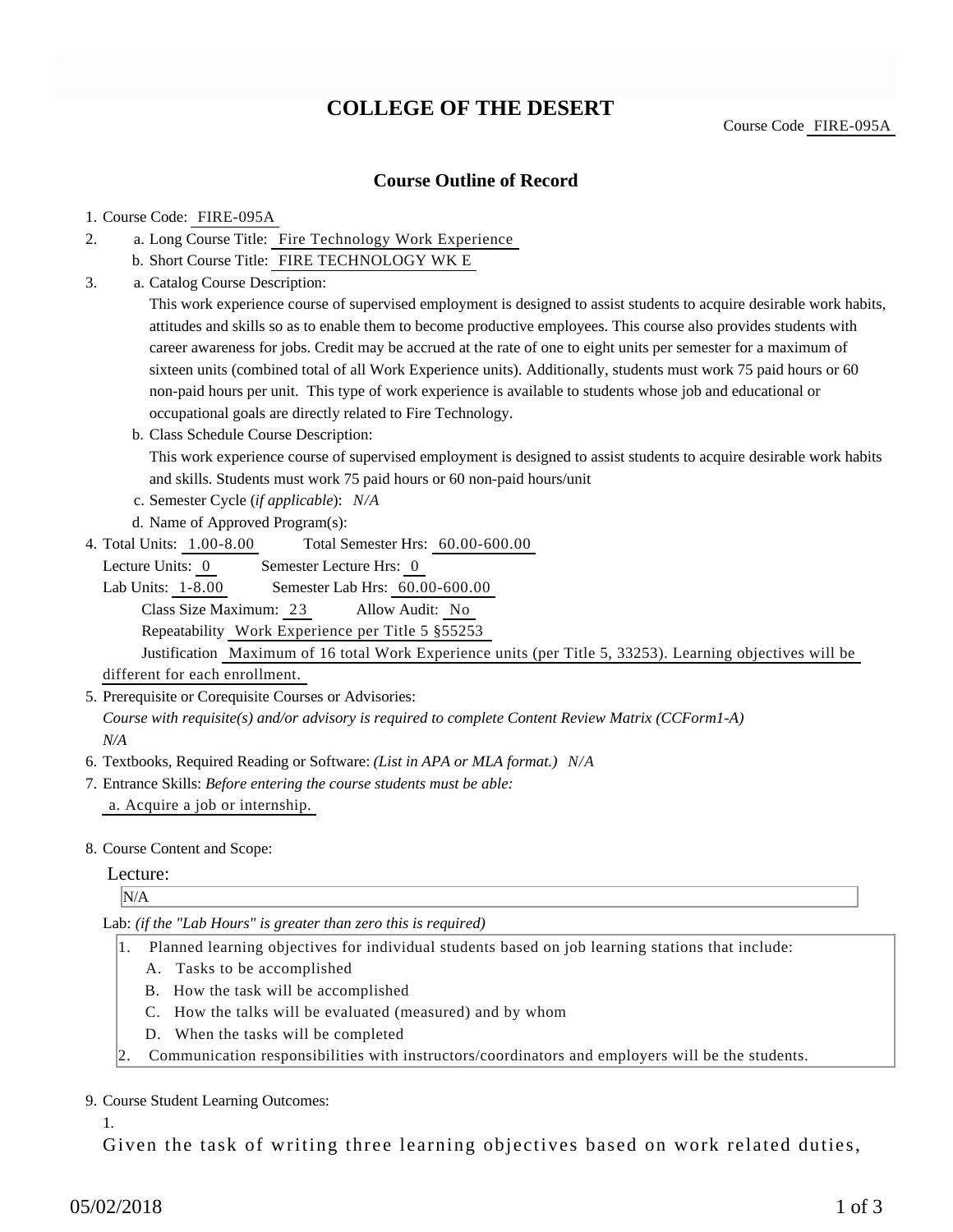## FIRE 095A-Fire Technology Work Experience

demonstrate competent and appropriate completion of each objective which increases performance, improves efficiency and enhances skills in the workplace.

2.

Given normal tasks based on actual working conditions, demonstrate competent and appropriate employment soft skills.

- 10. Course Objectives: Upon completion of this course, students will be able to:
	- a. Demonstrate employment skills under actual working conditions.
	- b. Apply career goals of classroom theory to real life experience.

c. Demonstrate an increase in self-identity and confidence as a worker through individual attention given by instructor/coordinators and employers.

- d. Demonstrate an understanding of their own abilities in the work environment.
- e. Explain an understanding of human relations.
- f. Demonstrate an understanding of how to approach the job market.
- g. Apply work experience education on future job applications.
- h. Develop new or expanded job objectives each semester of enrollment.
- 11. Methods of Instruction: *(Integration: Elements should validate parallel course outline elements)*

#### Other Methods:

a. Conferences with students. b. Development of measurable learning objectives with the employer/supervisor that are specific to the job. c. Development of a training agreement between the employer and student.

12. Assignments: (List samples of specific activities/assignments students are expected to complete both in and outside of class.) In Class Hours: 0

Outside Class Hours: 0

-

- a. In-class Assignments
- b. Out-of-class Assignments
	- 1. Development of three measurable learning objectives with the employer/supervisor that are specific to the job.
	- 2. Confer with instructor/coordinator on final learning objectives.
	- Arrange appointment to meet together with the employer/supervisor and instructor/coordinator to 3. discuss objectives and other issues and to sign the training agreement.
	- 4. Reflection paper (length and content to be determined).
	- 5. Self-evaluation by the student based on the training agreement.

13. Methods of Evaluating Student Progress: The student will demonstrate proficiency by:

• Other

a. Hours worked. b. Performance on the learning objectives. c. Attendance at scheduled conferences and orientation. e. Completion and timelines of paperwork f. On-site visit by the instructor/coordinator.

- 14. Methods of Evaluating: Additional Assessment Information:
- 15. Need/Purpose/Rationale -- All courses must meet one or more CCC missions.
	- PO Career and Technical Education

Apply critical thinking skills to execute daily duties in their area of employment.

IO - Personal and Professional Development

Self-evaluate knowledge, skills, and abilities.